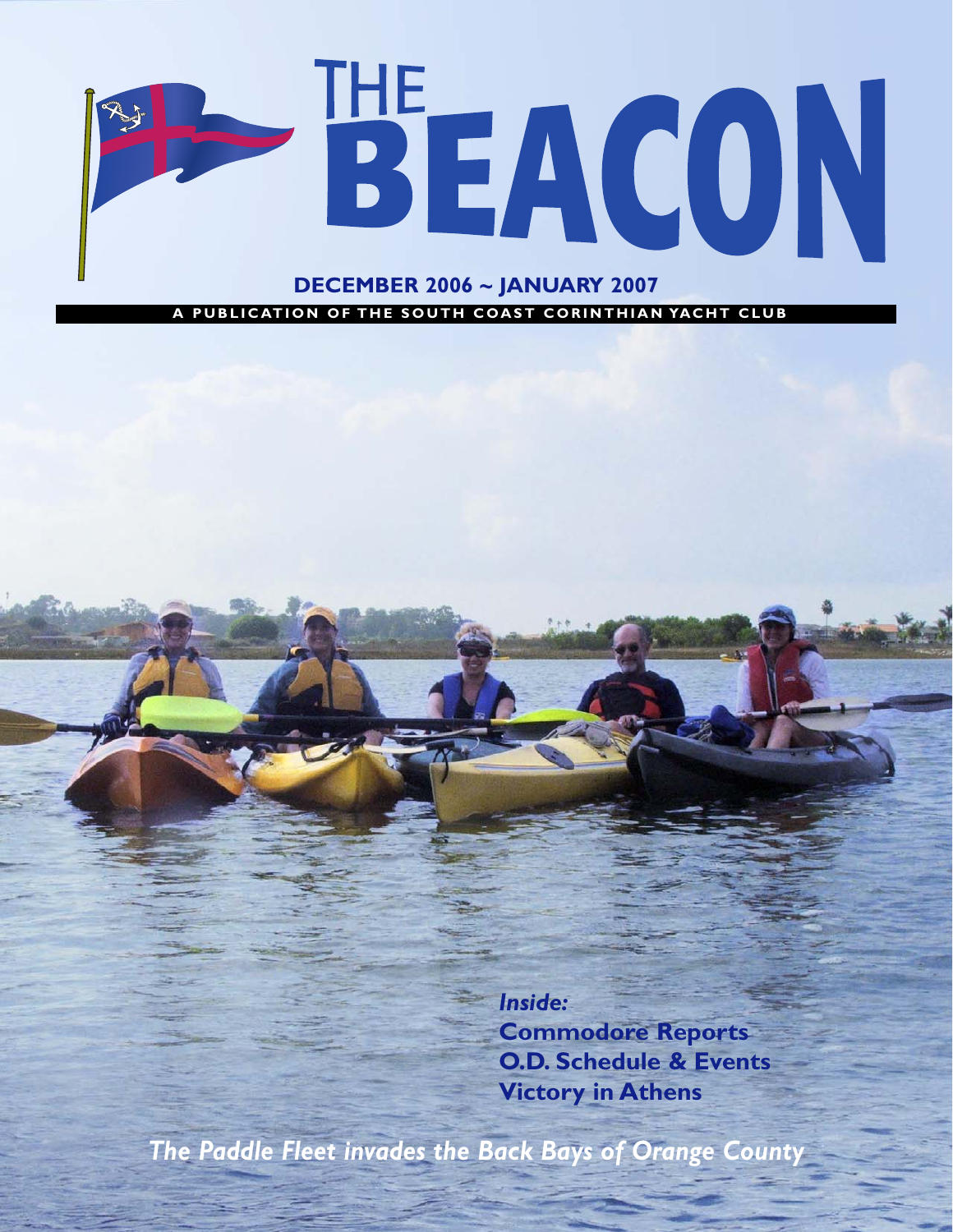

by Jerry Magnussen

**Happy New Year from South Coast Corinthian Yacht**<br>Club. It is my distinguished pleasure as incoming<br>Commodors to usher in the New Year as our 75th year as a Commodore to usher in the New Year as our 75th year as a yacht club. Members of SCCYC have been doing what we are doing for 74 years and we get to add the number 75 to the list.

In celebration of our passion of boating enjoyment, I can think of no better way to celebrate than by spending more time on the water. Our clubhouse, our races, our association with our fellow members and our cruises are primed and ready to go. Use the mid-winter months to get that ship ready for fun. You will not want to miss the springtime opportunities to be on the water.

Opportunities to volunteer for club activities and support are numerous. Try you hand at hosting a dinner or two. Our race program offers opportunities to participate on the commit-





**VICE COMMODORE'S REPORT** by Stu Coleman

hanks to all that attended the Commodore's reception and the installation dinner on December 2nd. It was a grand night with all of the pomp and circumstance appropriate for the changing of the guard. Thanks to the incoming bridge for the delightful hors d'ouevres and wines for the reception and a very special thanks to Dana Hutton for the thoughtful take home trophies for the night's winners. Also a big hand a great round of thanks to Sandra Bartiromo for her dedication this past year in leading the club through some rough waters but leading us back to safe harbor.

With a new board in place, we should expect more activities on and off the water, and an ever growing membership, Now we can get back to the serious aspects of sailing the bay and socializing in the clubhouse. The house has been busy since with a lovely evening for the boat parade and the ever popular Christmas Charaoke party this past weekend. Thanks for the memories.

In looking at 2007, I'm happy to report that based on the

tee boat, mark-set boat and photo boat. It is a lot of fun and you get to see the activities from a different perspective.

Make the club a regular stop during the week. See who is there and have a drink. Look at the OD schedule and see when your friends are heading up the activities. Bring your friends from work.

SCCYC has hosted some very entertaining parties lately karaoke anyone? Small get-togethers or larger events are a great way to enjoy the club with your friends.

Our guest dock is a great destination for your outings. Bring your crew by after a tour of the bay. If you are short on time, just bring them to club by boat. Having a destination within the marina is a definite plus.

Contribute your ideas for the yacht club. I am interested in what our members would like to see more of at the club this year. I will roll out some projects for consideration and I would greatly appreciate your input for projects you consider worthy.

I am very proud to have a very qualified and distinguished Board of Directors to guide the club through our 75th year. I see a lot of energy and willingness to do the big and little things that keep the club running. With your support your board will guide SCCYC through a very prosperous 75th year.

I will see you at the club. *— Jerry Magnussen*

success of the SFVYC Patriots Day Race Hospitality that we sponsored in September, we will be hosting 4 more SFVYC events at our clubhouse. The first race is the Topanga race to be held on January 20. They have a large cruiser class that we all know from our Corinthian Cup races and it will be great to get more SCCYC boats out racing with our friends from over the hill.

I enjoyed a great trip to Ft. Lauderdale in November with some great snorkeling off the coast and a great half day sail on a 17' Norse Boat out of Miami Yacht Club. This gaff-rigged boat can be rowed or sailed and my dad took advantage of the early zephyrs to row it. Once out around Bayside Marina, the 5 knot breeze pushed us around nicely on reaches. It's a fun little boat but, I'll need some lesons on how to make a gaffrigged main really point upwind.

*Reliance* is finally put back together with all new standing rigging and bow hardware. Shari and took her for a shakedown sail on a cold, but beautifully clear afternoon last Sunday. I look forward to another season of racing and cruising our home waters.

January will see me set sail down the coast aboard the tallship, *Lady Washington*, as a 2-week crew-member. I'm really looking forward to hauling on buntlines and yard lifts and the myriad other lines that are involved with sailing a wooden square-rigger with all natural rigging. Look for a full story in the next issue of the Beacon.

As we come to the end of the year, I'd like to suggest that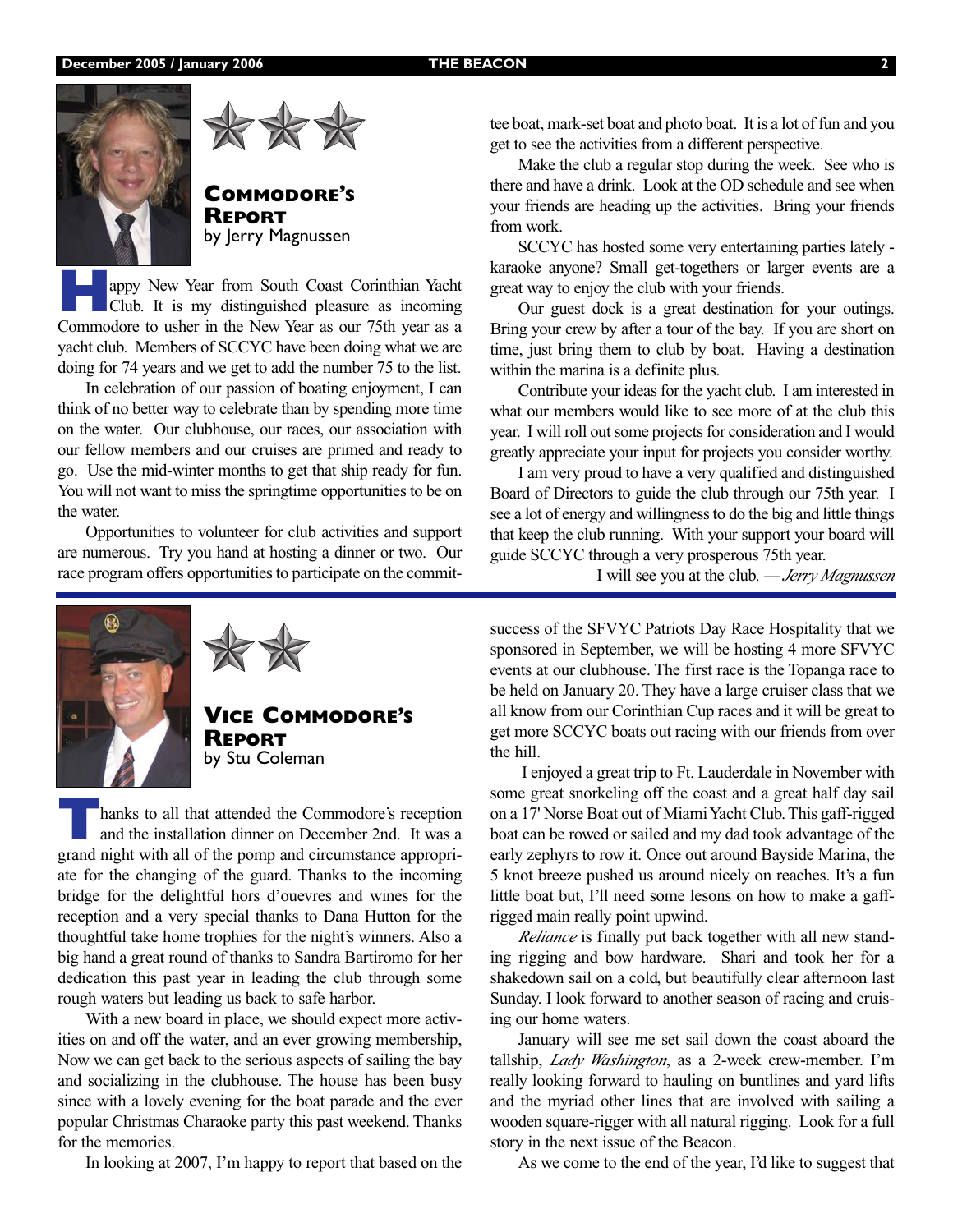### **December 2005 / January 2006 53 THE BEACON**

# **Victory in Athens**

In the footsteps of the Ancient Gods and Hero's who gave birth to western civilization is where Marilyn Clark was on November 5th 2006 when she competed in the Athens Marathon in Greece.

The Athens Marathon commemorates the first battle for democracy fought in



490 BC at the Greek Village of Marathon. Though overwhelmingly outnumbered by an invading Persian horde, the citizen soldiers of Athens prevailed and in so doing preserved the classical Greek way of life. Legend has it that when the battle was won, the Athenian messenger, Phiedippides ran twenty-four miles to Athens carrying the news of the stunning victory.

Marilyn not only competed in this commemorative marathon (which is an achievement in itself) but she came in first in her class which is an outstanding achievement.

anyone looking to increase the tax deductions for the year consider giving to ocean oriented charities. While local favorites like Heal the Bay, and Santa Monica Baykeeper are excellent choices, I'd like to recommend considering the Sea Shepherd Conservation Society and their current Operation Leviathan, designed to thwart Japan's illegal slaughter of thousands of whales in the Southern Ocean. The men and women who fight on the front lines to protect the ocean's great sea creatures are a noble bunch. Perhaps I shouldn't use the Beacon pulpit to advocate militant action against cetacean murderers or to educate the less informed about the environmental degradation caused by local "sportfishing" or the barbarism of catch and release fishing but, I will, and I welcome alternate views for publication. (Also, I need to fill the last few column inches to finish this Beacon) So this year, choose you favorite charity and donate your money and join us next year and give of your time.

Sea Shepherd Conservation Society http://seashepherd.org/ Santa Monica BayKeeper http://www.smbaykeeper.org Heal the Bay http://healthebay.org Greenpeace https://www.greenpeacefund.org See you on the water in the New Year! The finish was in the Athens' Olympic Stadium, which is the birthplace of the modern Olympic Games. Her finish time was 4 hrs:34 mins:46 secs. In addition to being quite cold she said the course was fairly strenuous with a lot of hills. However, Marilyn put forth the ultimate athletic effort and triumphed. She said it was an experience she will never forget.

Congratulations Marilyn – you're truly an individual of Olympian stature.

| <b>Membership Report</b>           |               |  |
|------------------------------------|---------------|--|
| <b>ACTIVE MEMBERS</b>              | 78            |  |
| <b>Flag Members</b>                | 66            |  |
| <b>Life Members</b>                | 5             |  |
| <b>Non Resident Members</b>        | .5            |  |
| <b>Cruising Members</b>            | 0             |  |
| <b>Honorary Members</b>            | $\mathcal{L}$ |  |
| <b>NEW MEMBERS</b><br>Shari Landon |               |  |
| <b>PENDING MEMBERS</b>             |               |  |
| <b>Peter Gonzales</b>              |               |  |



## **QUARTERMASTER'S CORNER**

**New 2007 Pricing!**

We have a plethora of great South Coast Corinthian Yacht Club logo wear available in the Ship's Store. If you can't find your size, place a request on the cork board near the Beer Cooler and we will get it ordered for you.

| Golf shirt\$28.00                         |  |
|-------------------------------------------|--|
|                                           |  |
| T Shirt (Long Sleeve) \$20.00             |  |
| Sweatshirt\$25.00                         |  |
| (\$2.00 surcharge for any 2XL & up)       |  |
| Windbreaker Jacket\$65.00                 |  |
| Baseball Cap \$20.00                      |  |
| Hat Bands\$10.00                          |  |
| Brief Case\$20.00                         |  |
| Bouillons\$30.00                          |  |
| Golf Towels \$10.00                       |  |
|                                           |  |
| License Plate Holder\$10.00               |  |
| Canvas Tote \$15.00                       |  |
| Zippered Tote \$15.00                     |  |
| Club House Throw Blanket\$35.00           |  |
| (we have to order these in bulk so please |  |
| tell Sandy if you want to purchase one.)  |  |
|                                           |  |

We hope to expand our offerings, so if you have a sellable idea please talk to me and we can work our the details.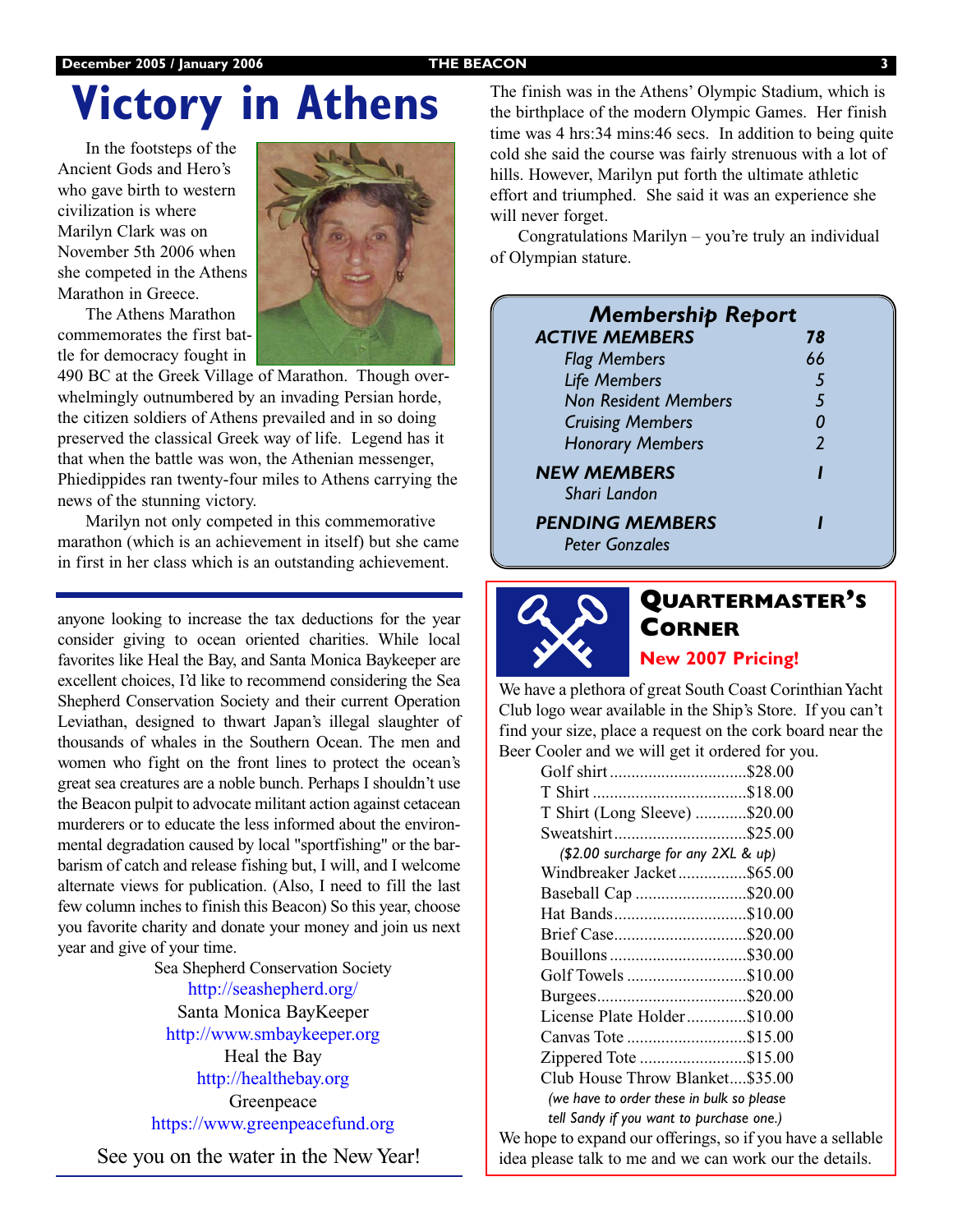

## **SECRETARY REPORTS** by Tom Estlow

Members should be checking their mails in early January for their 2007 Membership Card. Also, to check the enclosed letter to be sure the data for the Club is correct. And remember, the Membership Cards only go to members that are in good standing, i.e.. membership dues are currently paid up.

And for publication, the proposed amendment to Article 5.1.1 which would give back to the Commodore, the ability to appoint the listed Chairs, without going to the Board for approval. Also, to delete 5.1.2 and 5.1.3 as redundant to that already stated in 5.2 DELEGATES.

- **5.1.1** The Commodore, with the approval of the Board, may shall appoint the following staff Chairmen to serve and perform such duties as prescribed or remove same: Judge Advocate, Membership Chairman, Race Committee Chairman, The Beacon Editor, Publicity Chairman, Fleet Surgeon, Social Chairman, Club Historian.
- **5.1.2** A yearly review at the discretion and as needed and determined be the Board, the BY LAWS AND HOUSE RULES shall be reviewed. The Commodore, with the approval of the Board may appoint a committee and a Committee Chairman.
- **5.1.3** The Committee Chairman shall preside over a Board appointed BY LAWS AND RULES COMMITTEE and shall make recommendations to the Board. The Committee shall meet to review, discuss, revise and address issues of concern of the general membership as the reflect and are delineated in the By Laws and Rules.

## **5.2 DELEGATES**

The Commodore shall appoint such committees as may be required to serve and perform the duties prescribed, until removed

| <b>Monday</b>                   | <b>Tuesday</b>   | Wednesday            | <b>Thursday</b> | Friday                                                                            | Saturday                                                                                  | <b>Sunday</b>                                                           |
|---------------------------------|------------------|----------------------|-----------------|-----------------------------------------------------------------------------------|-------------------------------------------------------------------------------------------|-------------------------------------------------------------------------|
| <b>an</b><br>New Year's Day     | 2                | 3                    | 4               | <b>First</b><br>5<br><b>Friday</b><br><b>Dinner</b>                               | 6<br><b>DRYC</b><br><b>Berger</b><br><b>Stein</b>                                         | <b>Board</b><br><b>Meeting</b>                                          |
| 8                               | 9                | 0                    | П               | 2                                                                                 | 3<br><b>Champagne</b><br>$1 + 2$                                                          | 4                                                                       |
| 15<br>Martin Luther<br>King Day | 16               | 17                   | 8               | 9                                                                                 | 20<br><b>SFVYC</b><br><b>Topanga</b><br>Race                                              | 21                                                                      |
| 22                              | 23               | 24                   | 25              | 26                                                                                | Dinner+<br>Meeting 27<br><b>Champagne</b><br>$3 + 4$                                      | 28                                                                      |
| 29                              | 30               | 31                   | ı<br><b>Feb</b> | <b>First</b><br>$\overline{2}$<br><b>Friday</b><br><b>Dinner</b><br>Groundhog Day | $S$ FVYC $\frac{1}{3}$<br><b>Midwinter</b><br><b>Tune-up</b><br><b>Champagne</b><br>$5+6$ | 4<br><b>Board</b><br><b>Meeting</b>                                     |
| 5                               | 6                | $\overline{7}$       | 8               | 9                                                                                 | 0                                                                                         | Ш                                                                       |
| 12                              | 13               | 4<br>Valentine's Day | 15              | 6                                                                                 | SCYA <sup>17</sup><br><b>MidWinters</b>                                                   | SCYA <sup>18</sup><br><b>MidWinters</b>                                 |
| 9<br>President's Day            | 20               | 21<br>Ash Wednesday  | 22              | 23                                                                                | 24<br>Dinner+<br><b>Meeting</b>                                                           | 25                                                                      |
| 26                              | 27               | 28                   | <b>March</b>    | <b>First</b><br>$\overline{2}$<br><b>Friday</b><br><b>Dinner</b>                  | 3<br><b>DRYC</b><br><b>Berger</b><br>Stein <sub>2</sub>                                   | 4<br><b>Board</b><br><b>Meeting</b><br>Purim                            |
| 5                               | $\boldsymbol{6}$ | 7                    | 8               | 9                                                                                 | $\overline{10}$<br><b>Club</b><br><b>Clean-UP</b><br><b>Day</b>                           | <b>Club</b><br><b>Clean-UP</b><br><b>Day</b><br>Daylight Savings Begins |
| 12                              | 13               | 4                    | 15              | 16                                                                                | -17<br><b>MDR</b><br><b>Opening</b><br><b>Days</b><br>St Patrick's Day                    | l 8.<br><b>MDR</b><br><b>Opening</b><br><b>Days</b>                     |
| 9                               | 20               | 21                   | 22              | 23<br>Dinner+<br><b>Meeting</b>                                                   | 24<br>Les<br><b>Storrs</b><br>Day I                                                       | 25<br>Les<br><b>Storrs</b><br>Day <sub>2</sub>                          |
| 26                              | 27               | 28                   | 29              | 30                                                                                | SFVYC $_3$ <sub>1</sub><br><b>April</b><br><b>Fools</b>                                   | <b>Board</b><br><b>Meeting</b><br>Palm Sunday                           |

## From the Quartermaster

We're going to purchase a few more Bouillon for your blazers, for the members inclined to dress up for the Installation Dinners and the Opening Day Ceremonies and any other Yacht

Club functions that you would be attending. Boullions for you blazer cost \$30. If you are interested, please contact the Quartermaster, Tom Estlow by e-mail or in person at the Club.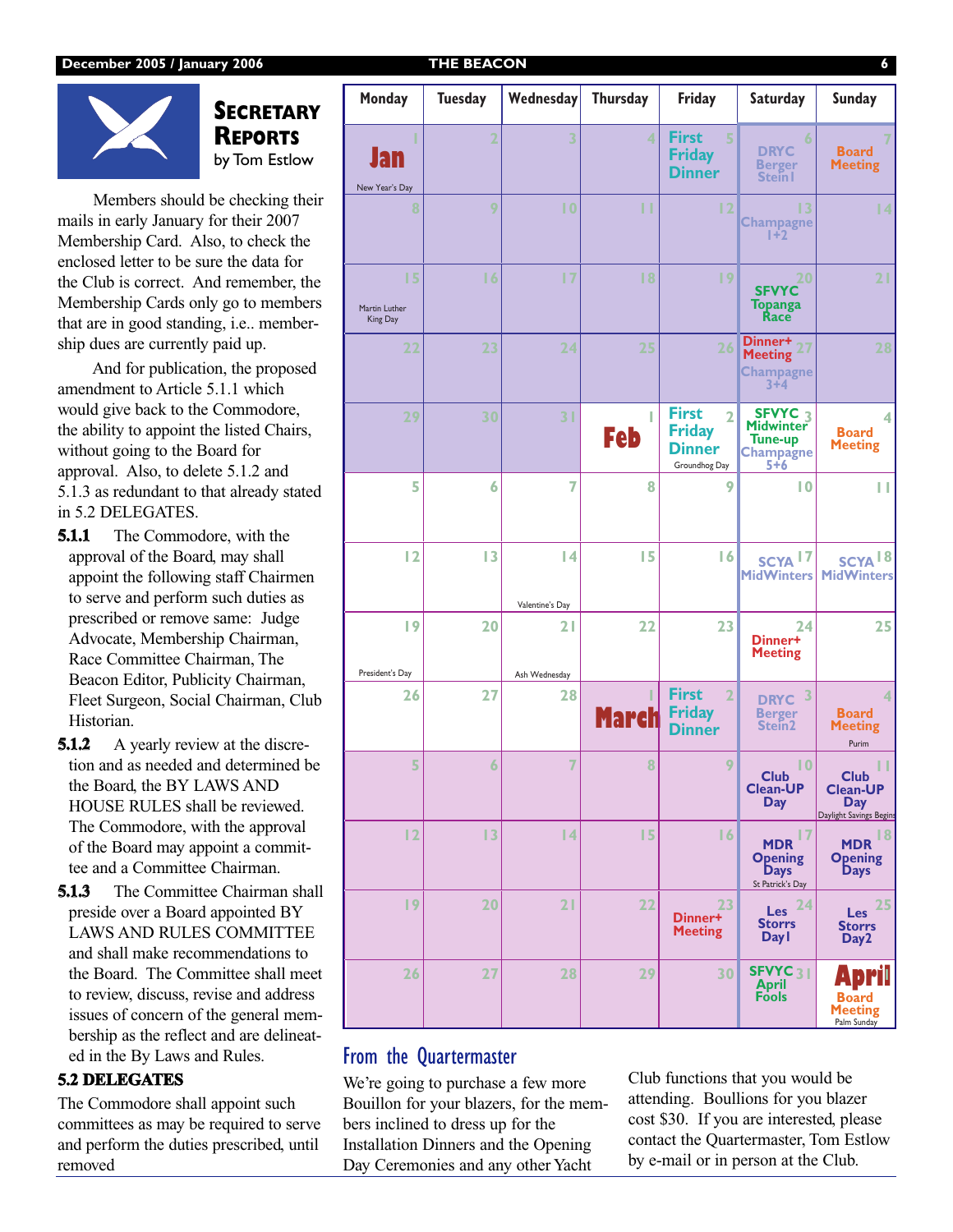**December 2005 / January 2006 THE BEACON** 



| <b>Friday 1800 - 2200 Hrs</b><br>(Year Round Hours)                     | Saturday 1200-1600 Hrs<br>(Fall/Winter Hours)               | <b>Sunday 1200-1600 Hrs</b><br>(Fall/Winter Hours)              |  |  |  |  |
|-------------------------------------------------------------------------|-------------------------------------------------------------|-----------------------------------------------------------------|--|--|--|--|
| $12/15$<br><b>Willy Smith</b>                                           | 12/16<br><b>Nik Vale</b>                                    | $12/17$<br><b>Kelley Cantley</b><br><b>Xmas Cheer Afternoon</b> |  |  |  |  |
| 12/22                                                                   | $12/22$                                                     | 12/23                                                           |  |  |  |  |
| Have a Happy Winter Holiday - Bring your Family and Friends to the Club |                                                             |                                                                 |  |  |  |  |
| 12/29                                                                   | 12/30                                                       | 12/31                                                           |  |  |  |  |
| 1/05<br><b>Gary Speck</b><br><b>First Friday Dinner</b>                 | 1/06<br><b>Clark Garrett</b>                                | 1/06<br>John Thomas<br><b>Board Meeting 6pm</b>                 |  |  |  |  |
| 1/12<br>Carl Radusch                                                    | 1/13<br><b>Frank Kronwitter</b>                             | 1/14<br>Gary Magnusson                                          |  |  |  |  |
| 1/19<br>Harry Johnson                                                   | 1/20<br><b>Bruce Fleck</b><br><b>SFVYC Race Hospitality</b> | 1/2<br><b>Michael Sikov</b>                                     |  |  |  |  |
| 1/26<br><b>Bernard Auroux</b>                                           | 1/27<br>Dan Grabski<br><b>Mem.Mtg&amp; Dinner</b>           | 1/28<br>Kay Miller                                              |  |  |  |  |
| 2/02<br><b>Bob Kellock</b><br><b>First Friday Dinner</b>                | 2/03<br>John Donahue                                        | 2/04<br>Ron Ikejuri<br><b>Board Meeting 6pm</b>                 |  |  |  |  |
| 2/09<br><b>Steve Miller</b>                                             | 2/10<br>Mike Oliveau                                        | 2/11<br>Sam Pepkowitz                                           |  |  |  |  |

If you cannot fulfill your duty on your assigned date, please get a replacement and notify Tracy Kenney (odchair@sccyc.org) of your replacement. It is your responsibility to fulfill your duty or find a replacement; otherwise you may be assessed a donation of up to \$25. **Reminder**: Please fill out the OD logbook, as it may be the only record that you fulfilled your duty.

**NOTE**: The sponsoring member introduces the new Member to O.D duty on the first tour.

## **Sign Up for One Dinner! Call 310 821-6407 to RSVP**

| Jan 5    | <b>First Friday Dinner</b>            | <b>Gary Speck</b> | July 6     | <b>First Friday Dinner</b>           |                        |
|----------|---------------------------------------|-------------------|------------|--------------------------------------|------------------------|
| an 27    | Membership Meeting                    |                   | July 20    | Membership Meeting                   |                        |
| Feb 2    | <b>First Friday Dinner</b>            |                   | July 21-22 | O/D Weekend Race Hospitality         |                        |
| Feb 24   | Membership Meeting                    |                   | Aug 3      | <b>First Friday Dinner</b>           |                        |
| March 2  | <b>First Friday Dinner</b>            |                   | Aug 25     | Membership Meeting                   | Stu Coleman            |
| March 23 | Membership Meeting                    |                   | Aug 26     | <b>Outlook Trophy Hospitality</b>    |                        |
|          | Mar 24-25 Les Storrs Race Hospitality |                   | Sept 7     | <b>First Friday Dinner</b>           |                        |
| April 6  | <b>First Friday Dinner</b>            |                   | Sept 21    | Membership Meeting                   |                        |
| April 20 | Membership Meeting                    |                   | Sept 23    | <b>Fletcher Cup Race Hospitality</b> |                        |
| April 21 | Lido Invitational Hospitality         |                   | Oct. 5     | <b>First Friday Dinner</b>           |                        |
| May 4    | <b>First Friday Dinner</b>            |                   | Oct. 19    | Membership Meeting                   |                        |
| May 19   | Membership Meeting                    |                   | Oct 20     | Two for One Race Hospitality         |                        |
| May 27   | Corinthian Cup Race Hospitality       |                   | Nov 2      | <b>First Friday Dinner</b>           |                        |
| June 1   | <b>First Friday Dinner</b>            |                   | Nov 17     | Membership Meeting                   |                        |
| June 23  | Membership Meeting                    |                   | Dec 1      | <b>Installation Dinner</b>           | <b>Bridge Officers</b> |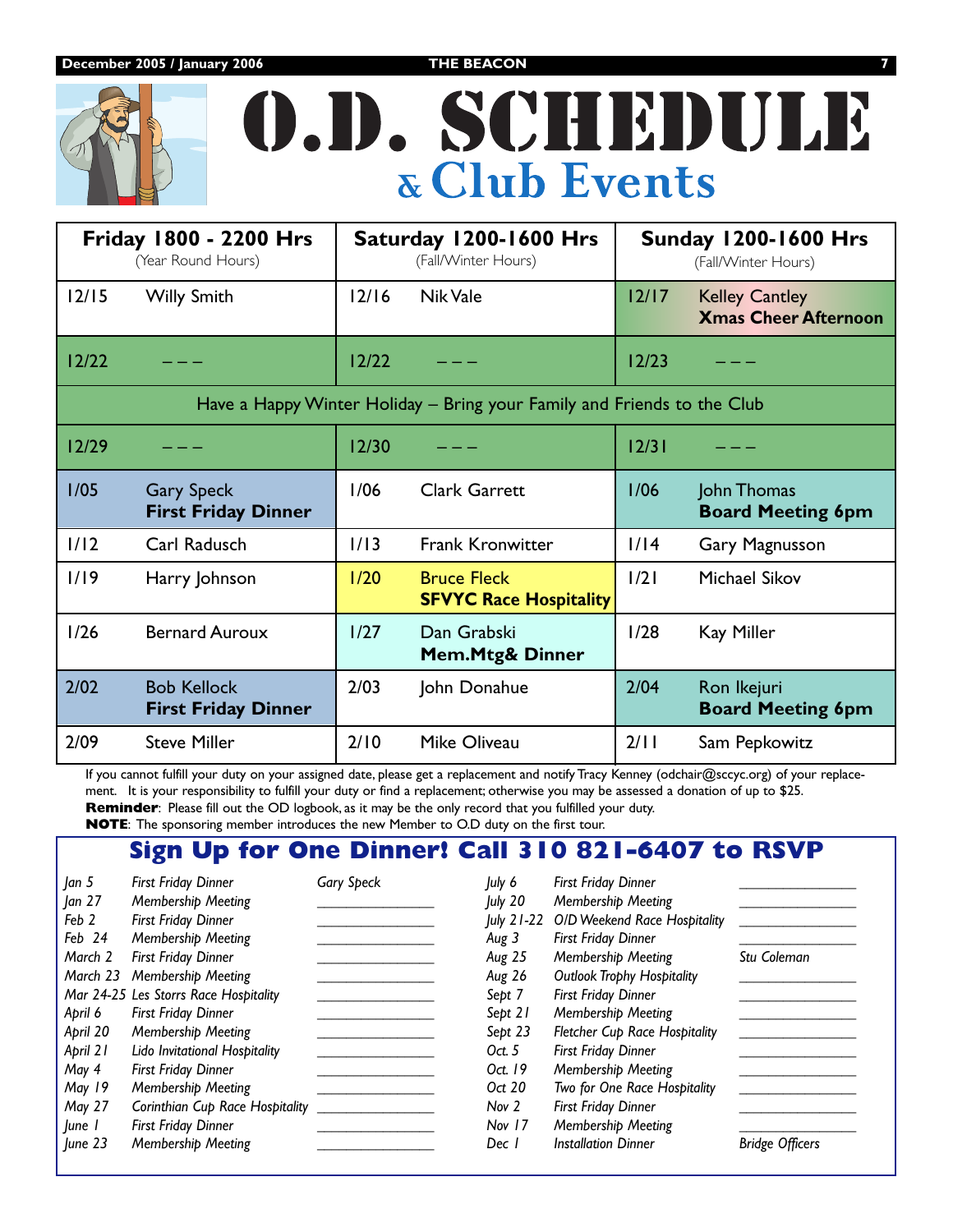# **COMMODORE'S RECEPTION IS A TROPHY NIGHT**

**T**he blue blazers were out in force on December 2nd for a night of celebrating the years accomplishments and installing the leadership that will see us through our 75th year. The wine poured freely and the hors d'oevres were snacked at the commodores reception while the years sailing trophies were awarded.



**Newport to Ensenada Carl Radusch /** *Sparta Overall First SCCYC Boat*



**Cruiser of the Year Sandy Bartiromo**



**R.C. Boat of the Year Tom Estlow /** *The Whaler*



**Corinthian Cup Jim Doherty /** *Camelot*



**O.D. of the Year "Top Droppers" Tom Estlow, Rick Horner and Gary Speck**





*Members enjoyed the ceremonies from the cozy booths.*



**Bubbles Award Peter & Juan**



**Russell Rhoads Trophy Peter Beale**



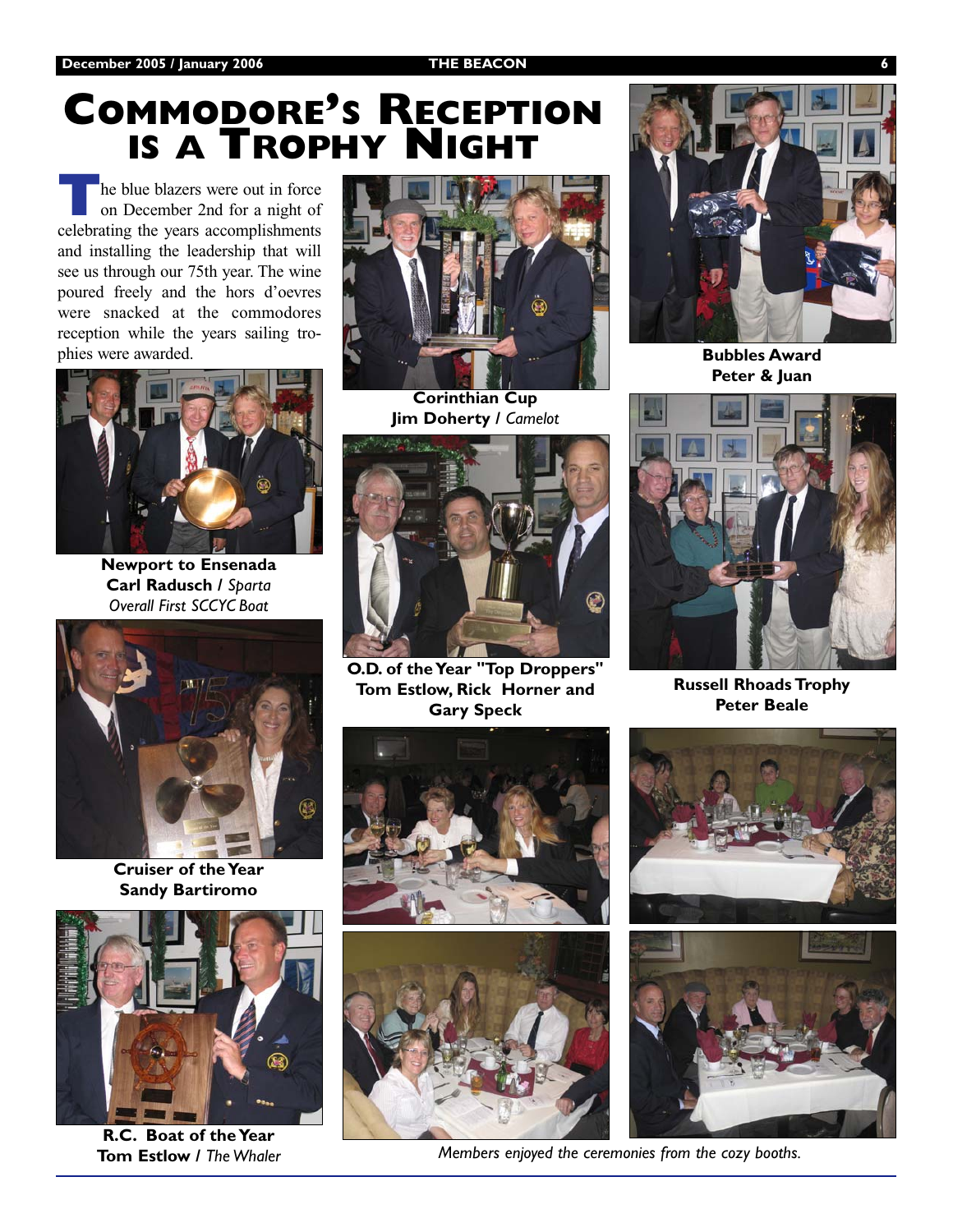### December 2005 / January 2006 **THE BEACON**

# **INSTALLATION DINNER RAISES THE BRIDGE**

fter the trophies were awarded, 45 celebrants carpooled to the Harbor House Restaurant for a catered sit-down affair in the lovely Napa room. After the dinner and desert, Emcee, Mike Priest rocked the mic with some MC standards and introduced Commodore Sandra to award the Yachtsman and Corinthian Spirit Awards before the Bridge ceremonies began.



**SCCYC Yachtsman of the Year Tracey Kenney**



**SCCYC Corinthian Spirit Award Gary Speck**



*Commodore Sandy B. pins the three stars onto Jerry Magnussen and give him the "con" of the bridge.*



*Newly Pinned Commodore Jerry Magnussen pins his new Commodore of Vice (mostly rum).*



*Jerry pins the new Rear Commodore,Tracey Kenney and the new bridge shows off their flag halyard accessories.*



*Once the ceremonies are over, it's time for the incoming Board of Directors to smile as they anticipate giving up a Sunday Evening a month to flaunt Robert's Rules of Order and get on with the business of running the club. Pictured, left to right, (although you should know them all) V/C Stu Coleman; Port Captain, Jim Doherty; Treasurer, Maureen D; House Chair, Gary Speck; R/C Tracey Kenney; Secretary,Tom Estlow; Fleet Captain, Kelley Cantley; Race Chair, Dylan Porter; Commodore Jerry M.*



*Members enjoyed the ceremonies from the cozy booths.*